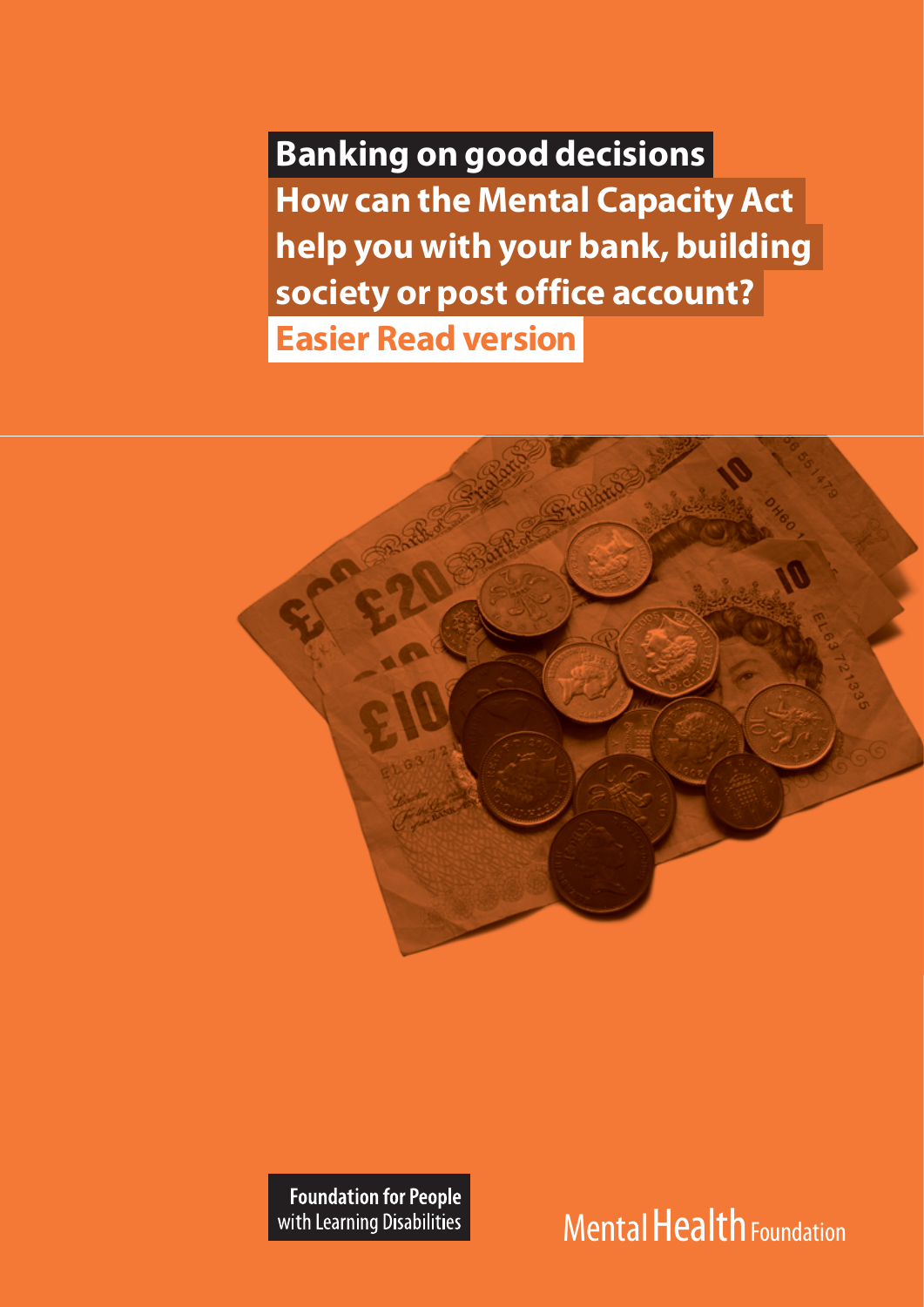This booklet explains how a law called the Mental Capacity Act 2005 can help people with learning disabilities deal with their money when they go into banks, building societies and post offices.

Acknowledgements

The Foundation for People with Learning Disabilities would like to thank the following for the comments, advice and expertise they gave in drafting this booklet:

### **Lesley Dean and Jane Livingstone at the Association for Real Change**

#### **North Herts People First**

2 Paynes Park Hitchin **Herts** SG5 1EH 0146 242 2055 advocacy@nhpeoplefirst.freeserve.co.uk

#### **Values Into Action**

Oxford House Derbyshire Street London E2 6HG 0207 729 5436 general@viauk.org www.viauk.org

*This work has been commissioned by the Department of Health and Social Care Institute for Excellence as part of a programme of work on implementing the Mental Capacity Act 2005.*

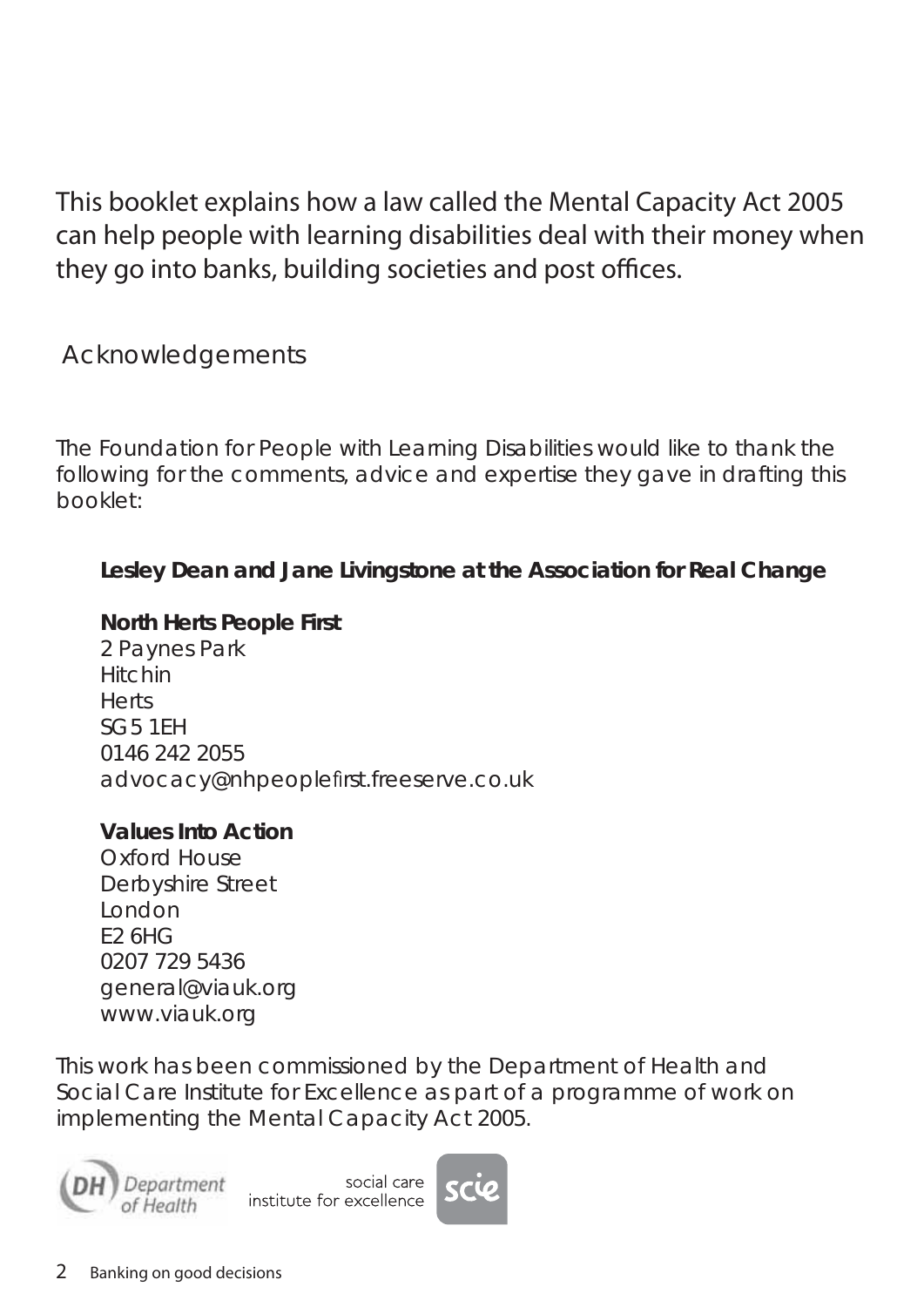## Who is this booklet for?



This booklet has been written for **people with learning disabilities** who have a **bank account, building society account or post office account.** It is also for people who want to open an account.

In this booklet we will just use the words 'bank account' and 'banks'. When we say this we mean building societies and post offices too. Words that are underlined are explained more in the 'What the words mean' section.

# What is the Mental Capacity Act?



The **Mental Capacity Act** (MCA) is a new law that **started in 2007** in England and Wales.

Mental capacity means the **ability to make a decision for yourself.**



The MCA says what must be done if another person has to make a decision for you. It applies to nearly all decisions for people over the age of 16.

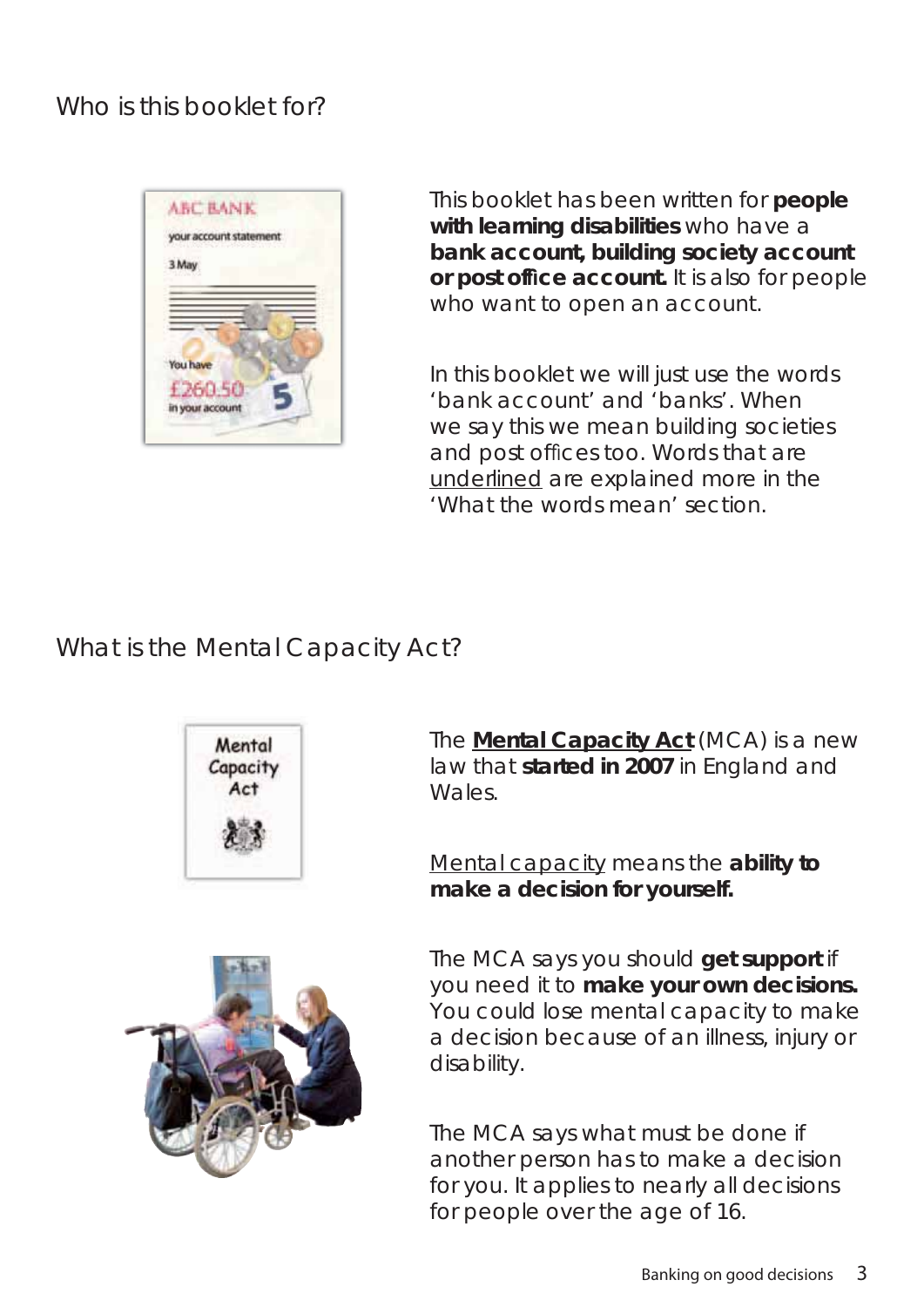Having an account with a bank, building society, or post office



Some people use banks, building societies and Post Office Card Accounts to **keep their money safe.**

To open an account or to do other things you may sometimes have to go into your bank, building society or Post Office.

Why is the Mental Capacity Act important for people using banks?



The Mental Capacity Act may need to be used if you want to **open a bank account** or **take out money** from a bank account.

Staff working in a bank have to follow the Mental Capacity Act.

Learning disabilities and dealing with your money



Sometimes people with learning disabilities have found it difficult to open bank accounts and to use their bank accounts. Staff may think the person cannot manage their account, even if they can.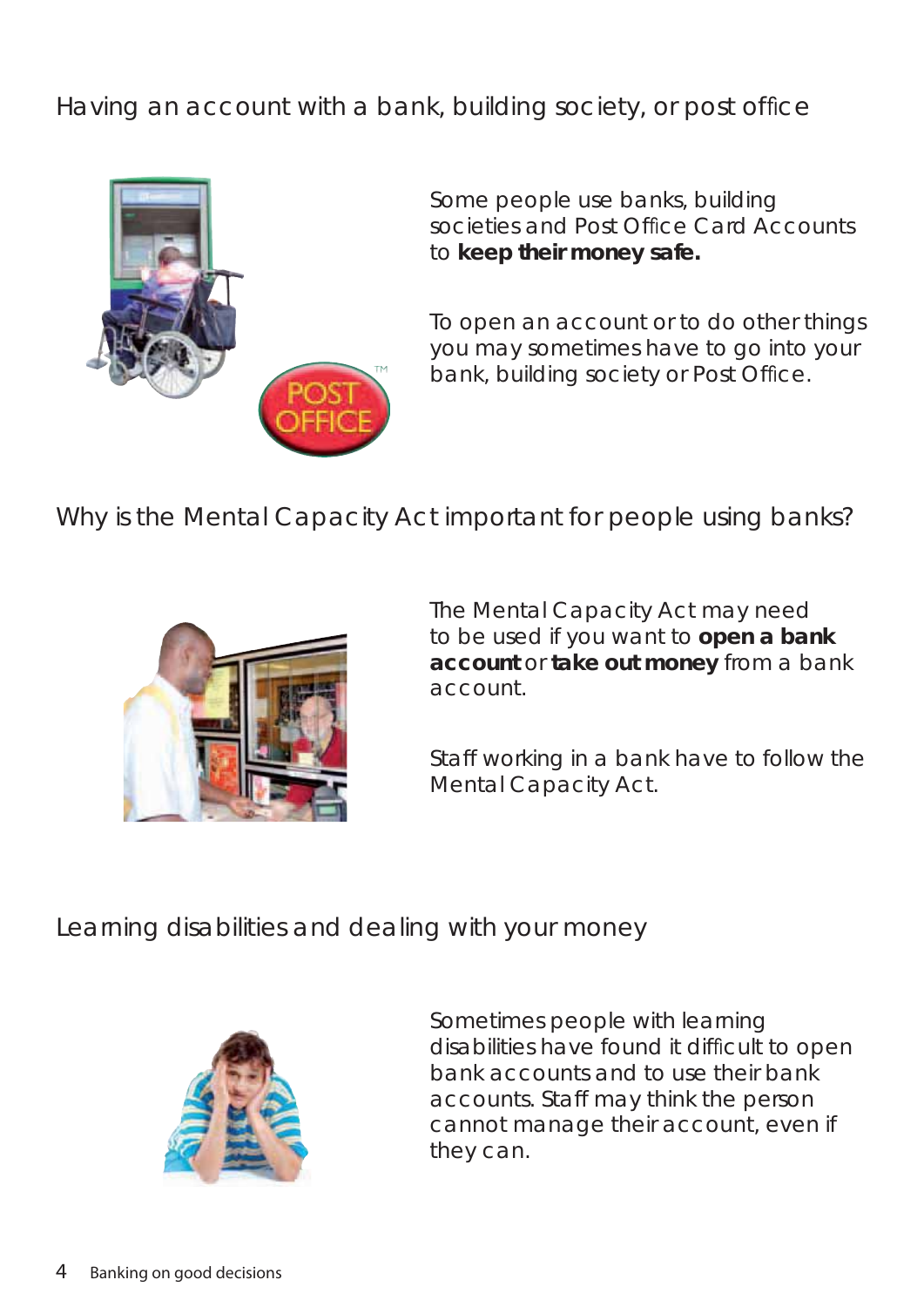

People with learning disabilities should **not be treated unfairly** as customers. It is against the Disability Discrimination Act.

If staff in a bank think that you do not have the mental capacity to make a decision about your money, they might be worried about serving you.

If this happens the Mental Capacity Act says the staff **must be able to say why they think you cannot make a decision about your money.**

When might the Mental Capacity Act be used?







- when you want to **open** a new bank account
- when you want to **pay money into** an account at the bank counter
- when you want to take out money at the bank counter
- when you want to **talk** about other services like borrowing money
- when you want to **arrange** for someone else to use your account
- when you have **given permission** to someone else to use your account •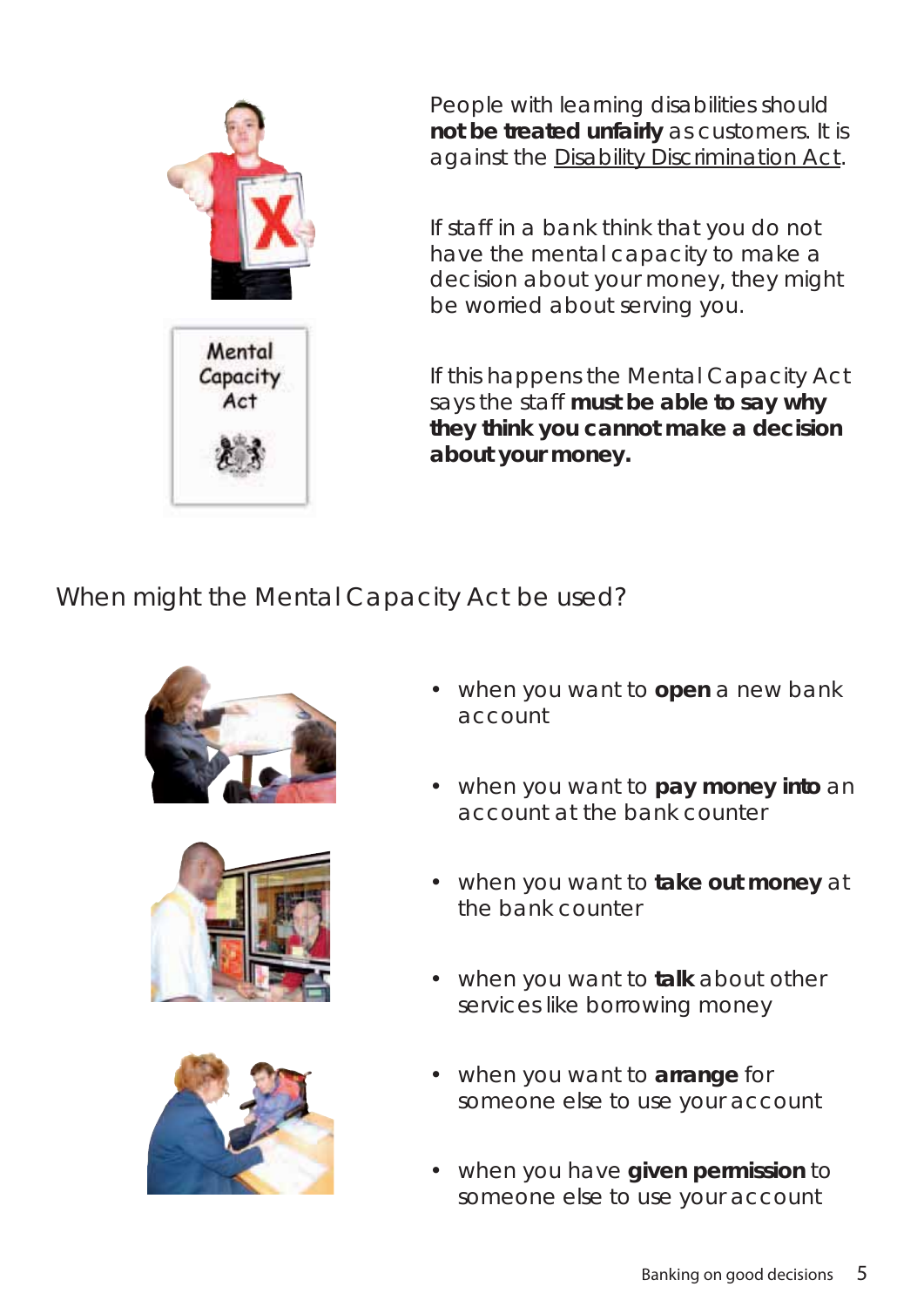## How does the Mental Capacity Act support people to make their own financial decisions?



The MCA has 5 main points. These must **always** be used. They are:

- 1. Start off by thinking that everyone **has capacity** (can make their own decisions)
- 2. Give the person all the **support** they need and **information** about the decision in a way that they can **understand** (easy read, pictures, symbols, photos, tapes, videos)
- **Nobody** should be **stopped** from **3.** making a decision just because **other people think** it is wrong or bad
- 4. If other people think that a person **lacks capacity** (can't make their own decision) they must act in the person's **best interests**
- Anyone who acts or **decides**  5. **something for another person** who lacks capacity must try to **limit their freedom and rights as little as possible**.

Text reproduced with permission, Values Into Action 2007.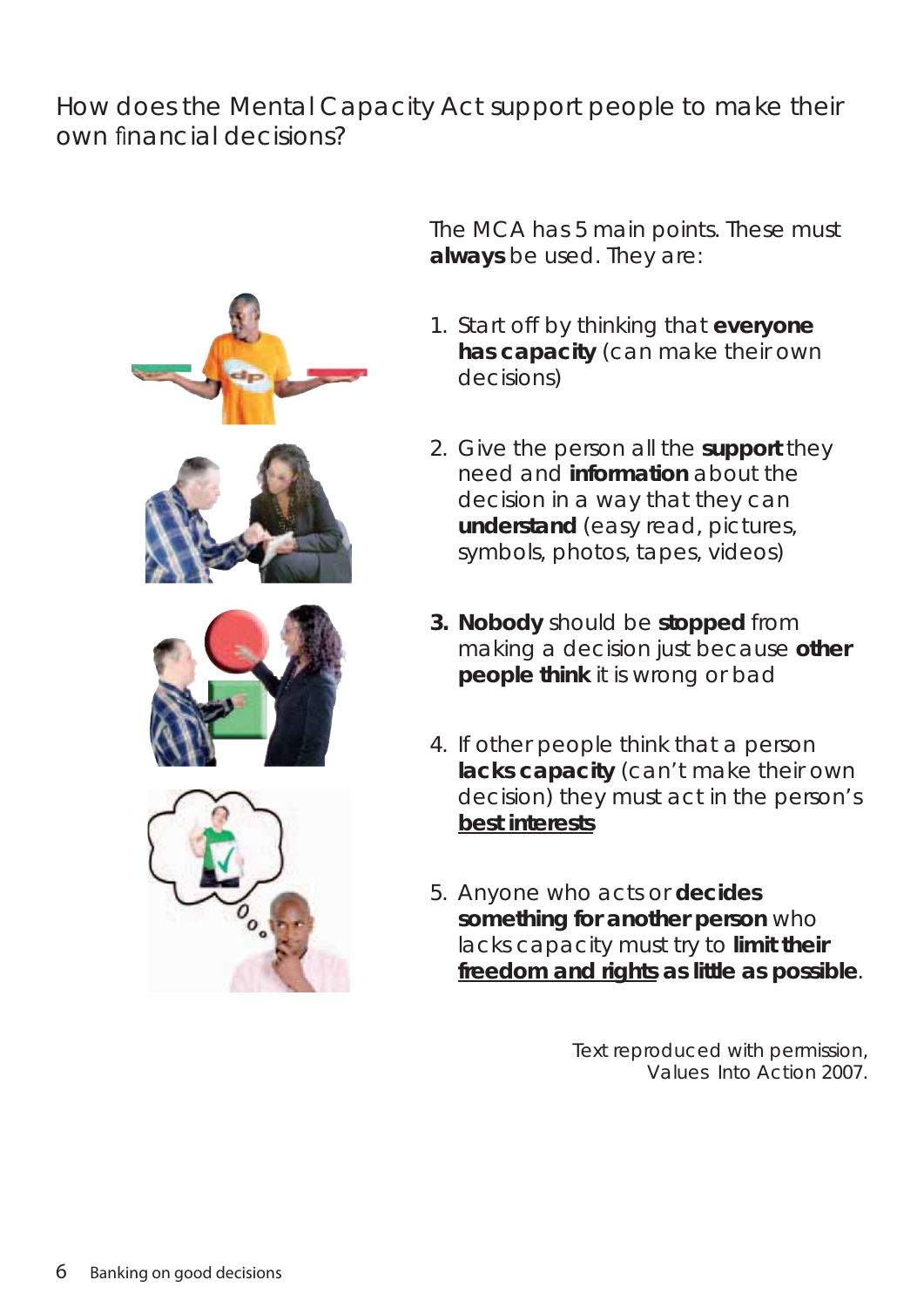As a customer of a bank you should expect that:



- bank staff will usually **assume you have capacity** and can make your own decisions
- bank staff will make sure you have all **the information you need** to make the decision
- bank staff will make sure the **information is given to you in a way that you can understand.** If you have difficulties with reading, hearing or speech, you may need information in different ways.

### Remember:



- it is a good idea to **get someone you trust** to help you to understand information or make a decision. This could be a relative, friend or advocate
- bank staff have a **responsibility to**  •**keep your money safe** so may be worried if you seem not to have the capacity to make a decision.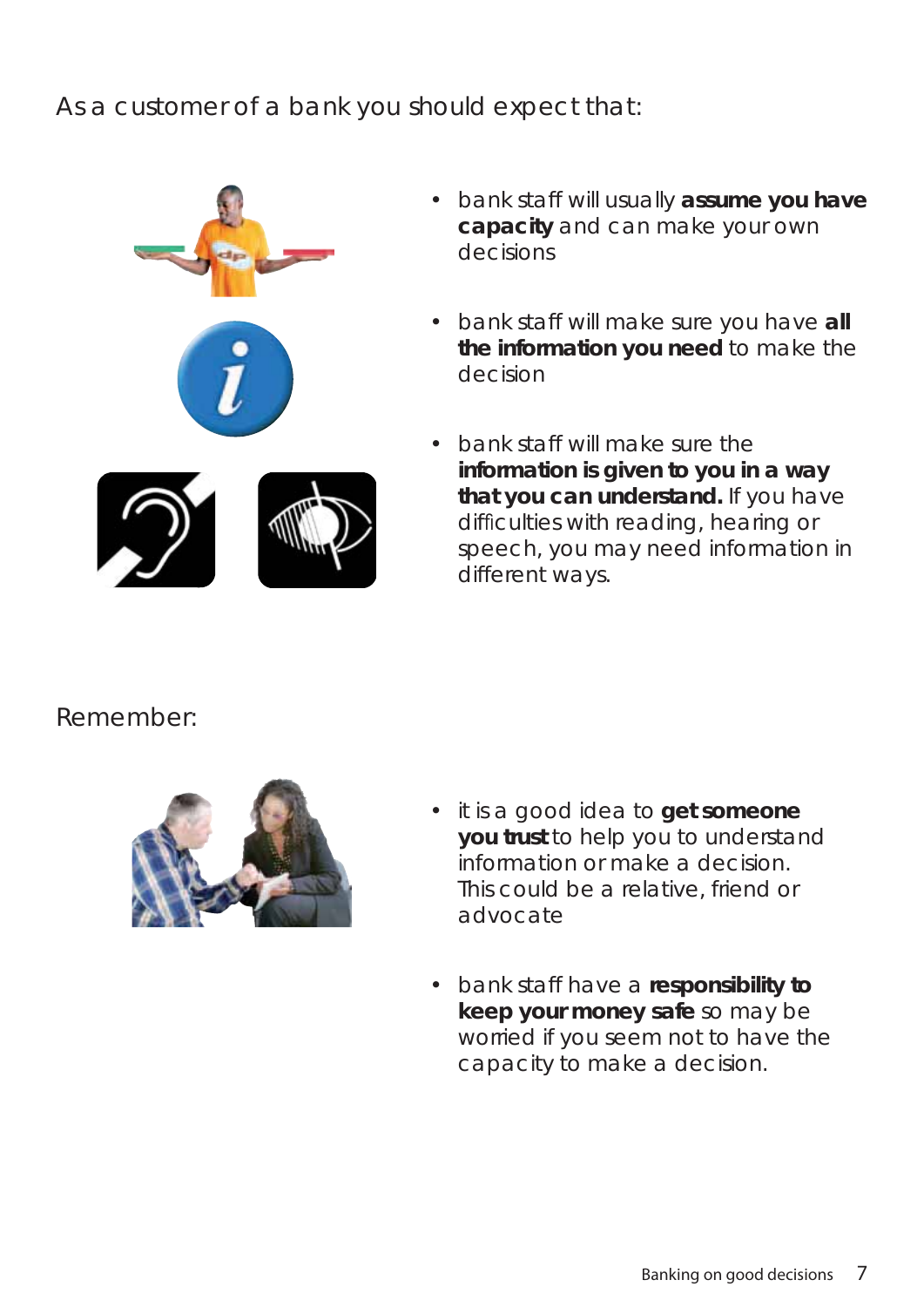# How does someone know if I have mental capacity?







To find out if you have mental capacity you **must be able** to:

- **understand** the information you need **1.** for the decision
- **understand what will happen** if you **2.** make the decision, or if you don't make the decision
- **remember** the information to make **3.** your decision
- **use** the information to make your **4.** decision
- **communicate** your decision. **5.**

If the bank staff really think that you cannot make a decision, they may be worried about serving you.

They must not decide that you lack capacity just because of your age, your appearance, your behaviour, illness or disability.

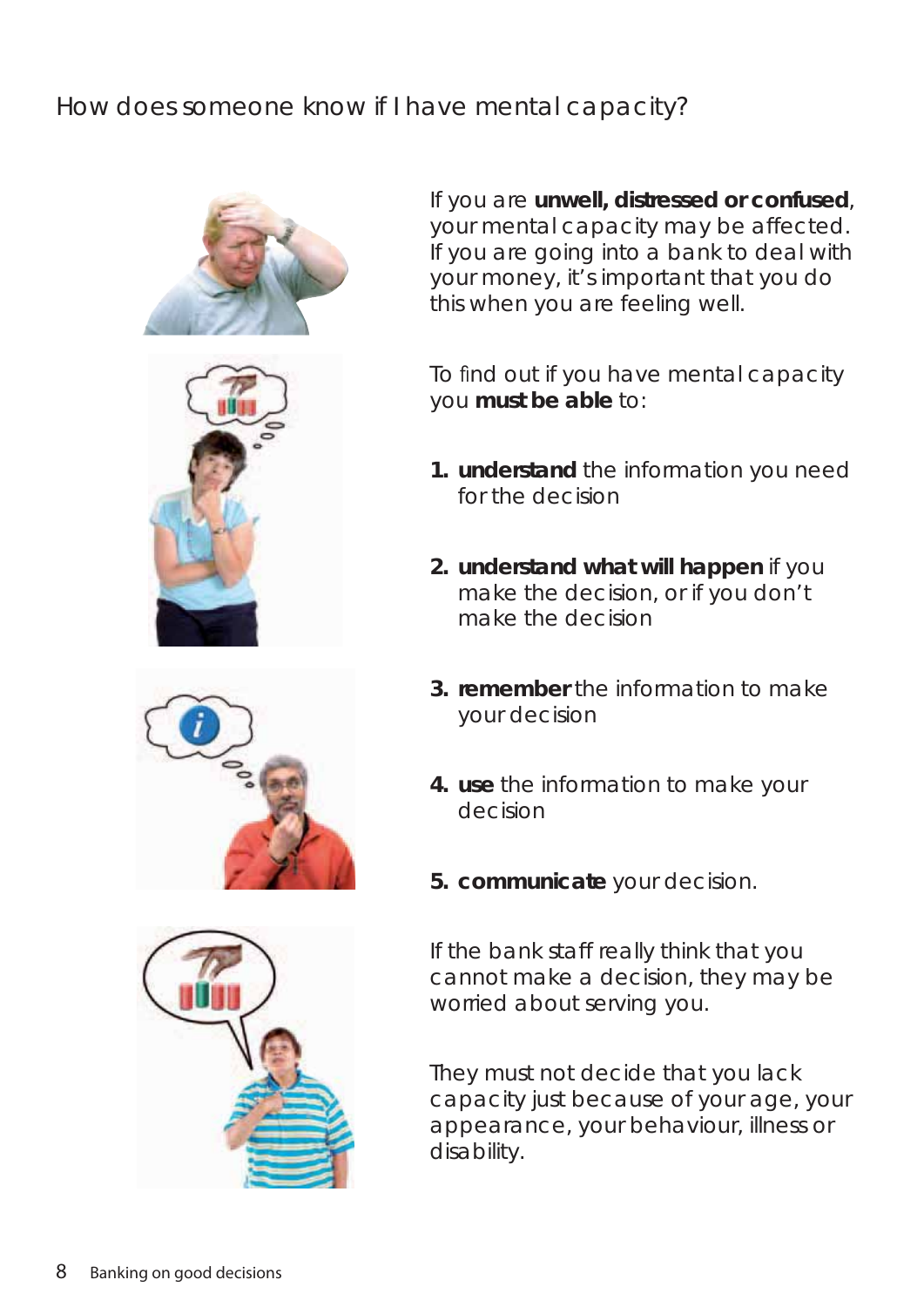What happens if I believe I have capacity to make decisions about my money but the bank staff don't agree?



If the bank staff **think you do not** have the capacity to make a decision about your money they **may be worried** about serving you.

You can ask to **speak to the manager**. If you are familiar with MCA you can tell the manager and the staff why you believe you have capacity.

If they are **still unsure** about serving you then you can ask to **make an official complaint.**

What happens about decisions that need to be made about money if I cannot make the decision myself?



Sometimes you may be very **unwell or confused** and because of this **unable to make a decision** yourself. Perhaps you could **delay** making the decision until you feel better and can make it yourself.

**Only** someone with the **legal power** to do so can make decisions about someone else's money.

If the decision **needs to be made by someone else**, the MCA says that the decision must be made in your **best interests**.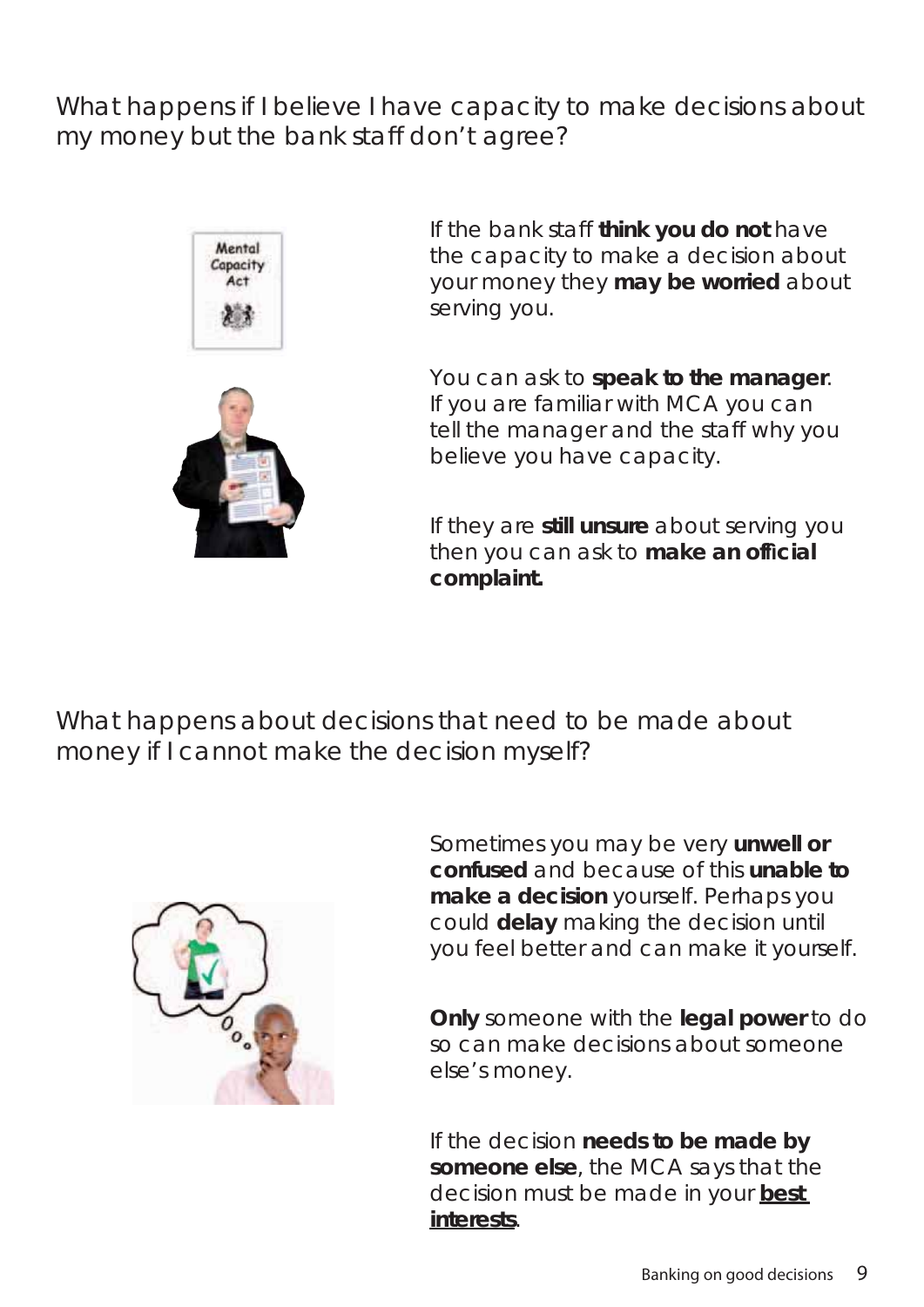### What are best interests?









The MCA says that a decision about someone's best interests **must** take account of these things:

- the person's wishes and feelings, **beliefs and values**
- any **written statements or plans** made by the person
- **anyone** the person said should be **•** asked
- the views of other people who care about the person, such as close family and friends
- the **views of the person** if they can give them (even if they can't actually make the decision).

The decision made must be made in a way that **affects** your **rights and freedom**s as **little** as possible.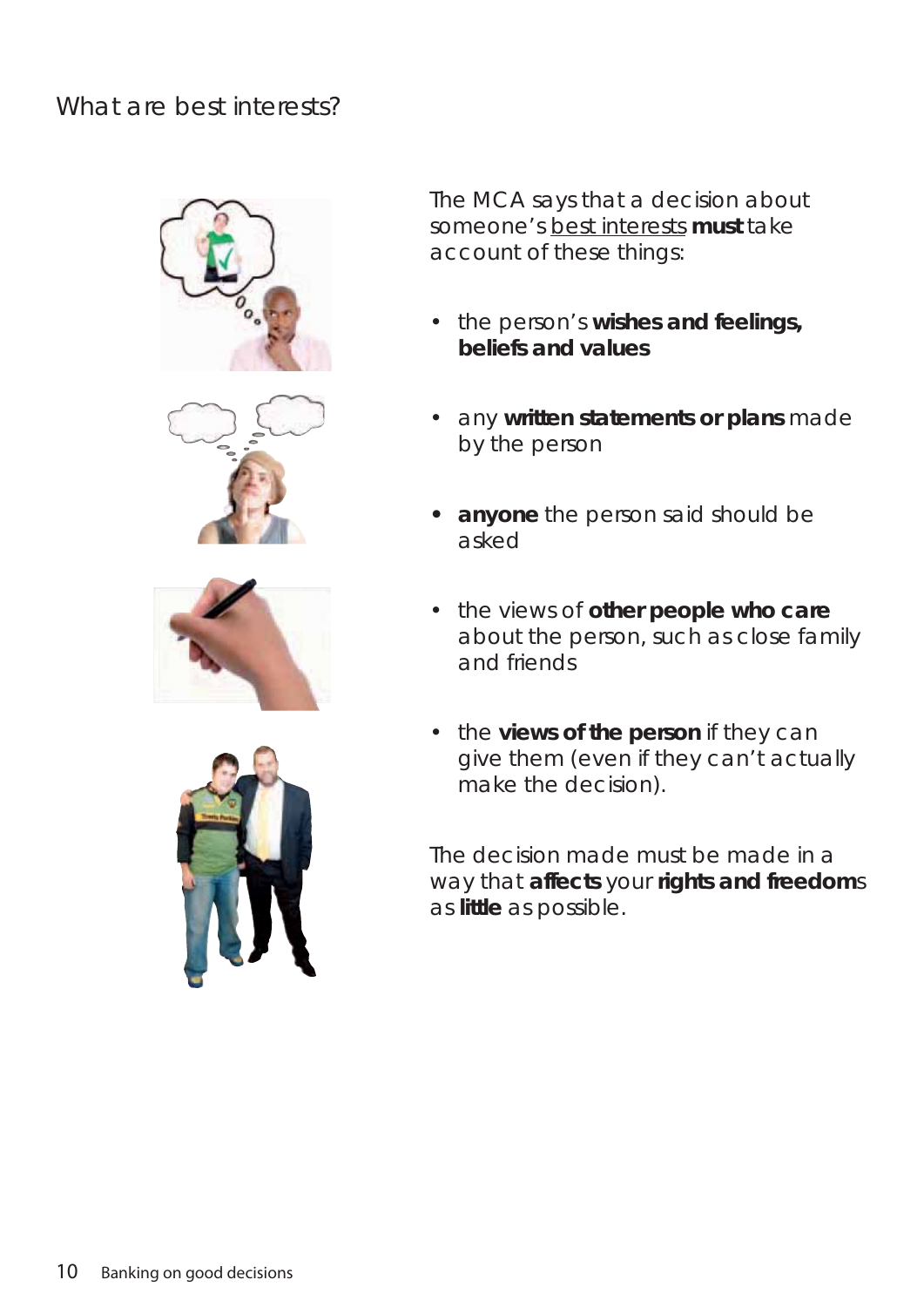## How does the Mental Capacity Act let me give permission to someone else to make decisions about my money?

| Calendar |                      |                |  |                  |  |  |  |  |
|----------|----------------------|----------------|--|------------------|--|--|--|--|
|          |                      |                |  | 1 2 3 4 5        |  |  |  |  |
|          | 71                   | 8 <sup>1</sup> |  | 9   10   11   12 |  |  |  |  |
|          | 13 14 15 16 17 18 19 |                |  |                  |  |  |  |  |
|          | 20 21 22 23 24 25 26 |                |  |                  |  |  |  |  |
|          | 27 28 29 30          |                |  |                  |  |  |  |  |

You can **give permission to someone else** to make a decisions about your money with a **Lasting Power of Attorney**. It lets you choose **someone else** to look after your money. The person you choose is called an **attorney**.

It can be used when you **still have capacity**. You can also **give permission** for the attorney **to make decisions in the future** if you are not able to.

This is a **legal** procedure and you will **need** the help of someone you **trust**.

Are there other ways I can give permission to someone else to make decisions about my money?



| Calendar |                                   |   |              |              |                  |   |  |  |  |  |  |
|----------|-----------------------------------|---|--------------|--------------|------------------|---|--|--|--|--|--|
|          |                                   |   | $\mathbf{2}$ | $\mathbf{3}$ | $\boldsymbol{4}$ | 8 |  |  |  |  |  |
| 6        |                                   | 8 | ♦            | 10           |                  |   |  |  |  |  |  |
|          | 13 14 15 16 17 18 19              |   |              |              |                  |   |  |  |  |  |  |
|          | <mark>20</mark> 21 22 23 24 25 26 |   |              |              |                  |   |  |  |  |  |  |
|          | 27 28 29 30                       |   |              |              |                  |   |  |  |  |  |  |

There are different ways of letting **other people** make decisions about **your** bank account or your money.

One way is something called an **ordinary power of attorney**. This is a legal document letting **someone else** look after your money. The person you choose is called an attorney.

It will usually last for a set amount of time. You **must** have capacity to set up an ordinary power of attorney.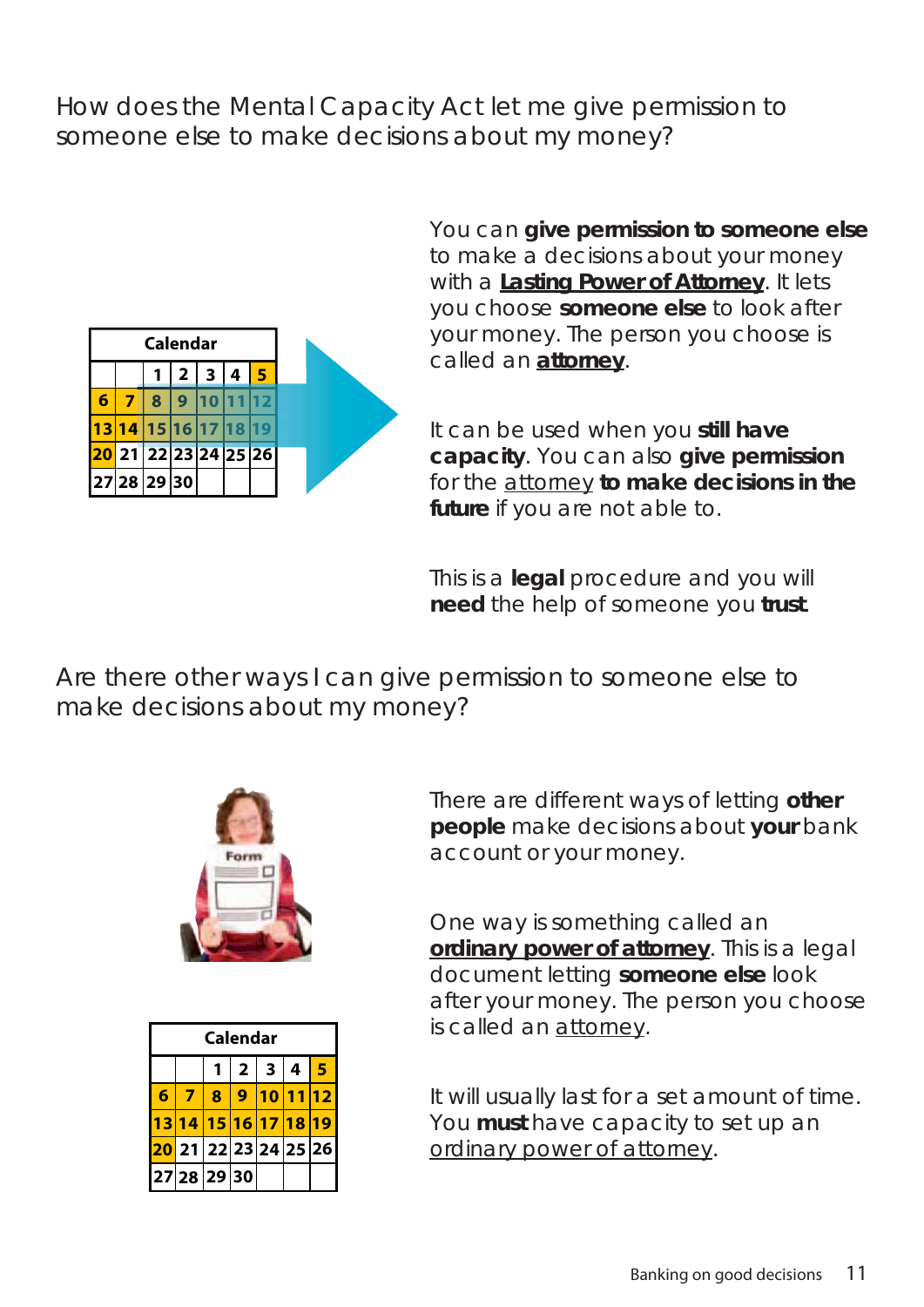There are also **easier ways** to let people make decisions about your money or your bank account.

Here are three ways you can do this at your bank.

One way to do this is with a **direct debit**.

A **direct debit** tells your bank to let a business **take money out** of your bank account on a **set date**.

People often use a direct debit to pay bills.

Another way to do this is with a **joint account**.

A **joint account** is an account you **share with someone else**. They can do all the things with the account that you can.

You can also set up a **third party mandate**.

This means that you give **permission to someone else** to use your account but only **to do the things you let them do**.





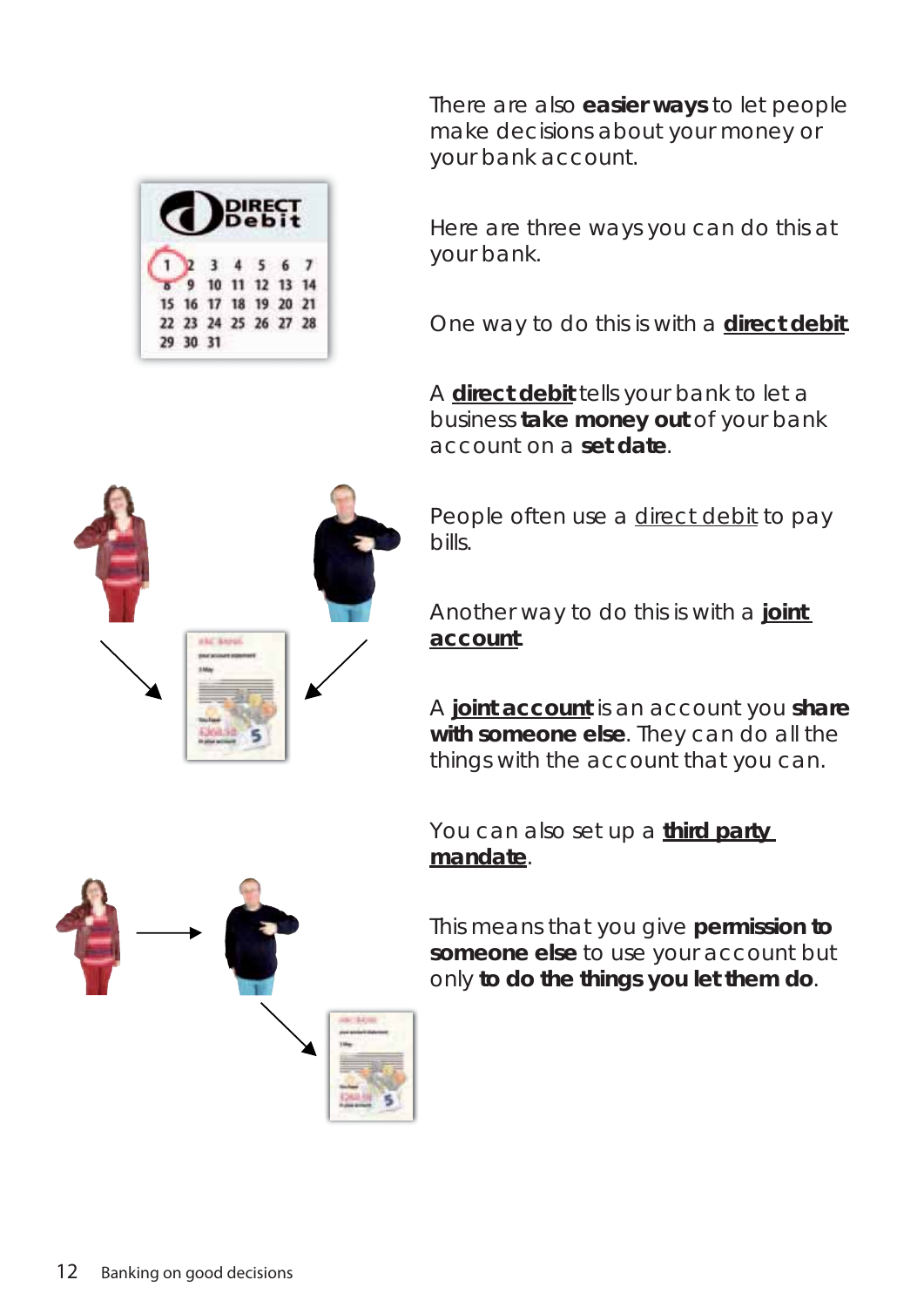What to do if you want more information or would like to make a complaint about a bank, building society or post office:







If you have concerns or want to make a **complaint** about the **service** you have received from a bank, building society or post office you should ask the staff how you can do this.

If you have concerns or just want **more information** about the **Mental Capacity**  Act you should contact the **Office of the Public Guardian.**

The Public Guardian is an **official** who has particular **responsibilities** under the MCA. You can **contact** the Office of the Public Guardian below:

#### **The Office of the Public Guardian**

Archway Tower

2 Junction Road

London

N19 5SZ

Phone: 0845 330 2900

Fax: 0207 664 7705

Email: customerservices@publicguardian. gsi.gov.uk

Website: www.publicguardian.gov.uk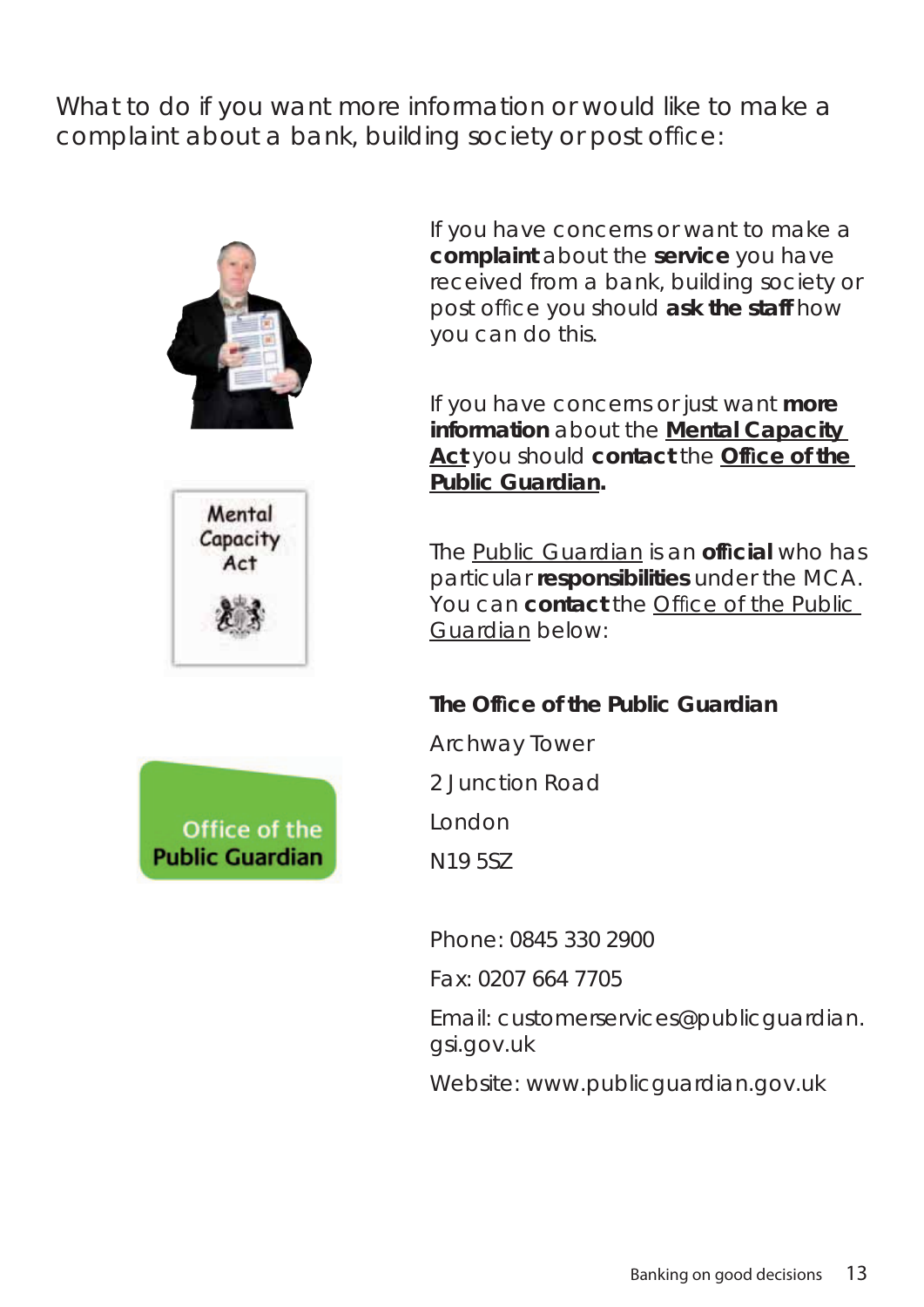### What the words mean

#### Attorney

is a person that someone has chosen to make decisions for them.

#### Best Interests

when decisions are made for someone they must be made in their best interests. This means that what is decided must be best for that person and not what someone else wants.

#### Direct Debit

is a way of letting businesses take money out of your account on a set date. These are often used for things like paying bills.

#### Disability Discrimination Act

is the law that says you should not be treated unfairly because you have a disability.

#### Freedom and Rights

is your ability to choose what you want for your life.

#### Joint Account

is a bank account that you share with someone. Both people have the same powers over the account.

### Lasting Power of Attorney

is the power that you can give another person to make decisions for you in the future if you lose mental capacity. The other person is the attorney. You can also limit what kind of decisions they are allowed to make for you.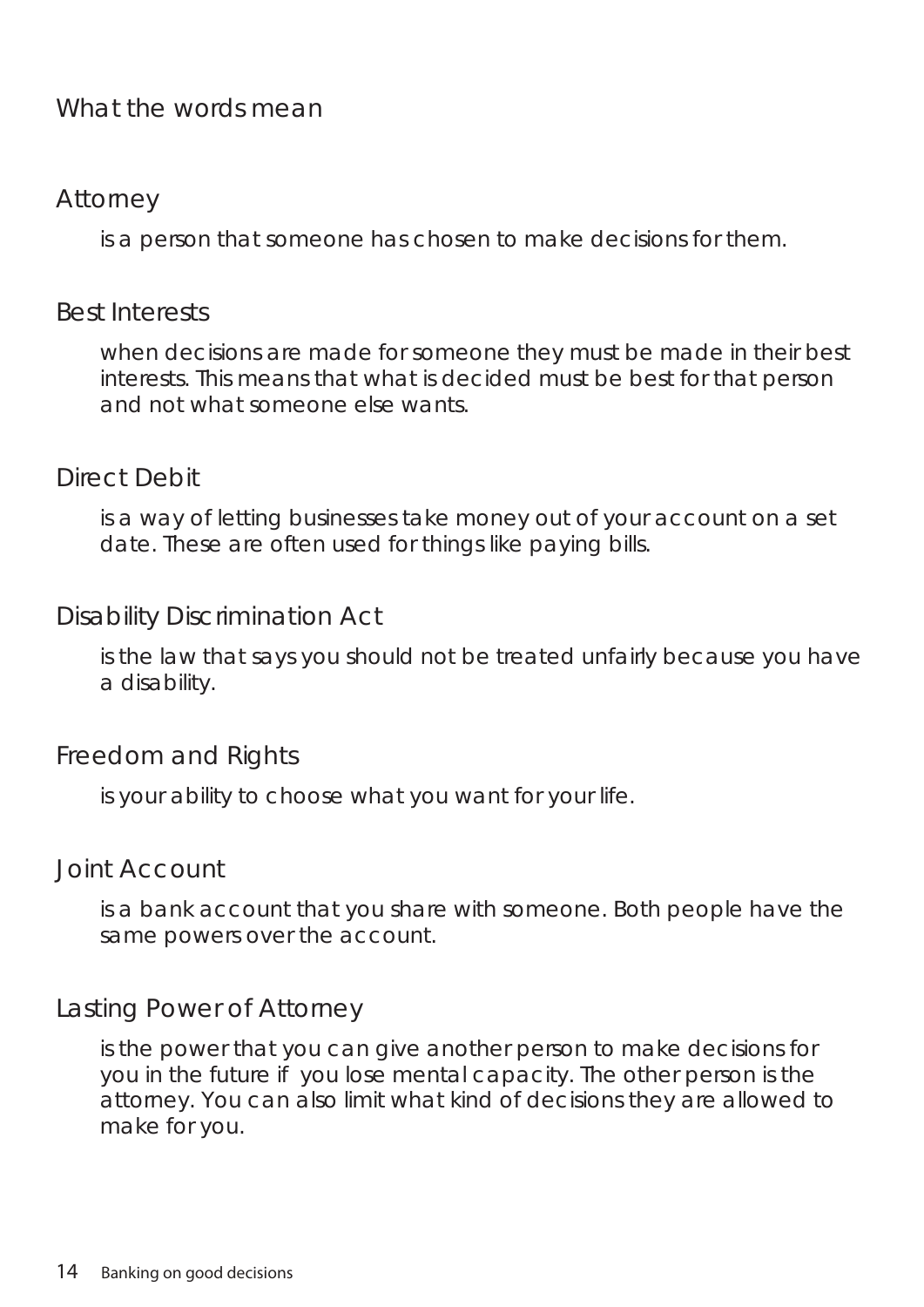### Mental Capacity

means that you are able to make decisions for yourself.

### Mental Capacity Act

is the new law in England and Wales that says what support a person should get to make decisions. It also says what happens if someone has to make a decision for someone else.

### Office of the Public Guardian

is the Government office that supports the Public Guardian.

### Ordinary Power of Attorney

is similar to a Lasting Power of Attorney except that it is for a set period of time instead of in the future.

### Public Guardian

this is an official who has particular responsibilities under the Act.

### Third Party Mandate

is when you choose someone to have access to your bank account. They can only do the things that you let them do.